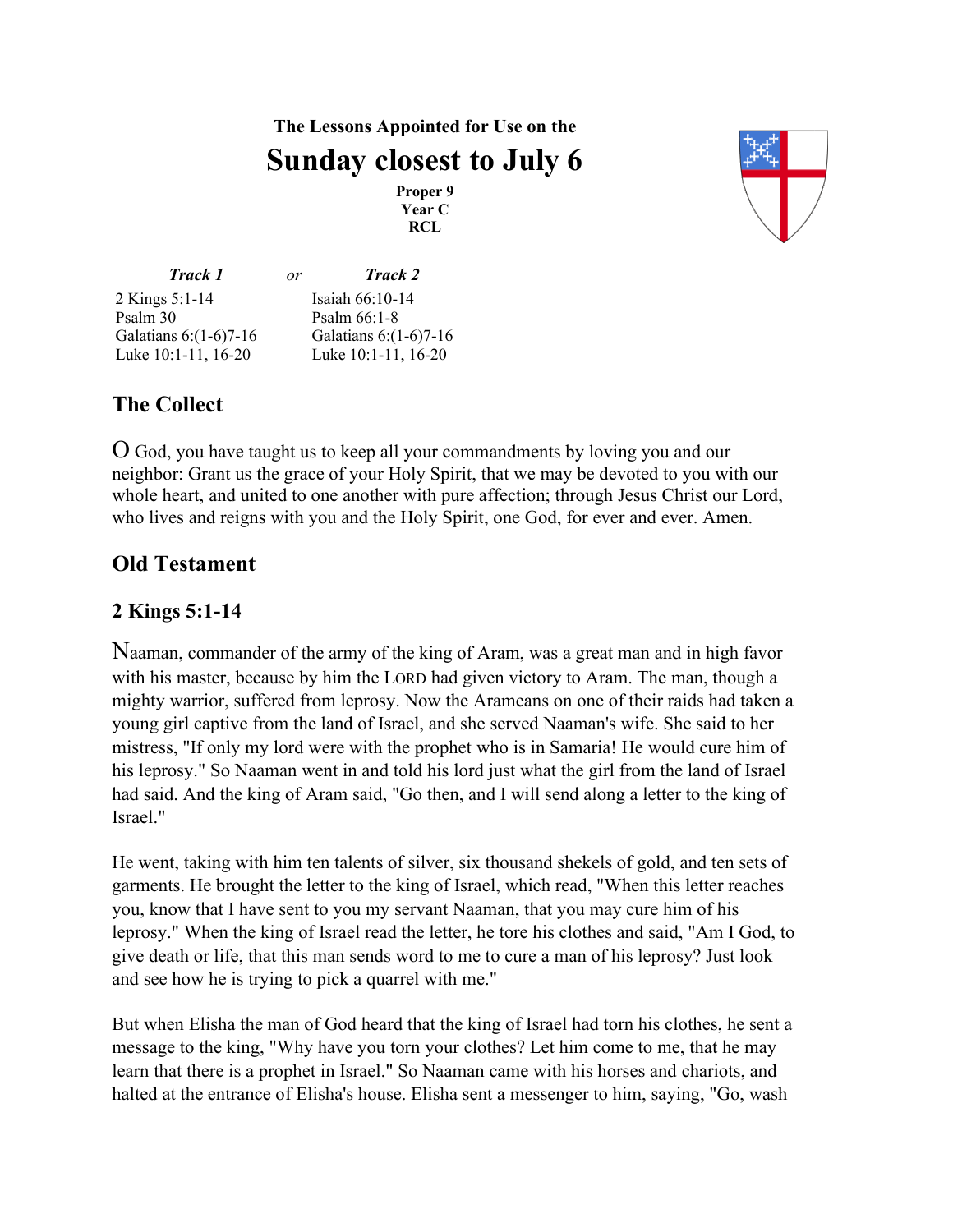in the Jordan seven times, and your flesh shall be restored and you shall be clean." But Naaman became angry and went away, saying, "I thought that for me he would surely come out, and stand and call on the name of the LORD his God, and would wave his hand over the spot, and cure the leprosy! Are not Abana and Pharpar, the rivers of Damascus, better than all the waters of Israel? Could I not wash in them, and be clean?" He turned and went away in a rage. But his servants approached and said to him, "Father, if the prophet had commanded you to do something difficult, would you not have done it? How much more, when all he said to you was, `Wash, and be clean'?" So he went down and immersed himself seven times in the Jordan, according to the word of the man of God; his flesh was restored like the flesh of a young boy, and he was clean.

#### **The Psalm**

#### **Psalm 30**

#### *Exaltabo te, Domine*

| $1$ I will exalt you, O LORD,<br>because you have lifted me up *<br>and have not let my enemies triumph over me.                     |
|--------------------------------------------------------------------------------------------------------------------------------------|
| 2 O LORD my God, I cried out to you, *<br>and you restored me to health.                                                             |
| 3 You brought me up, O LORD, from the dead; *<br>you restored my life as I was going down to the grave.                              |
| 4 Sing to the LORD, you servants of his; *<br>give thanks for the remembrance of his holiness.                                       |
| 5 For his wrath endures but the twinkling of an eye, *<br>his favor for a lifetime.                                                  |
| 6 Weeping may spend the night, *<br>but joy comes in the morning.                                                                    |
| 7 While I felt secure, I said,<br>"I shall never be disturbed. *<br>You, LORD, with your favor, made me as strong as the mountains." |
| 8 Then you hid your face, *<br>and I was filled with fear.                                                                           |
| 9 I cried to you, O LORD; *<br>I pleaded with the Lord, saying,                                                                      |
| 10 "What profit is there in my blood, if I go down to the Pit? *<br>will the dust praise you or declare your faithfulness?           |
| 11 Hear, O LORD, and have mercy upon me; *<br>O LORD, be my helper."                                                                 |
| 12 You have turned my wailing into dancing; *<br>you have put off my sack-cloth and clothed me with joy.                             |
|                                                                                                                                      |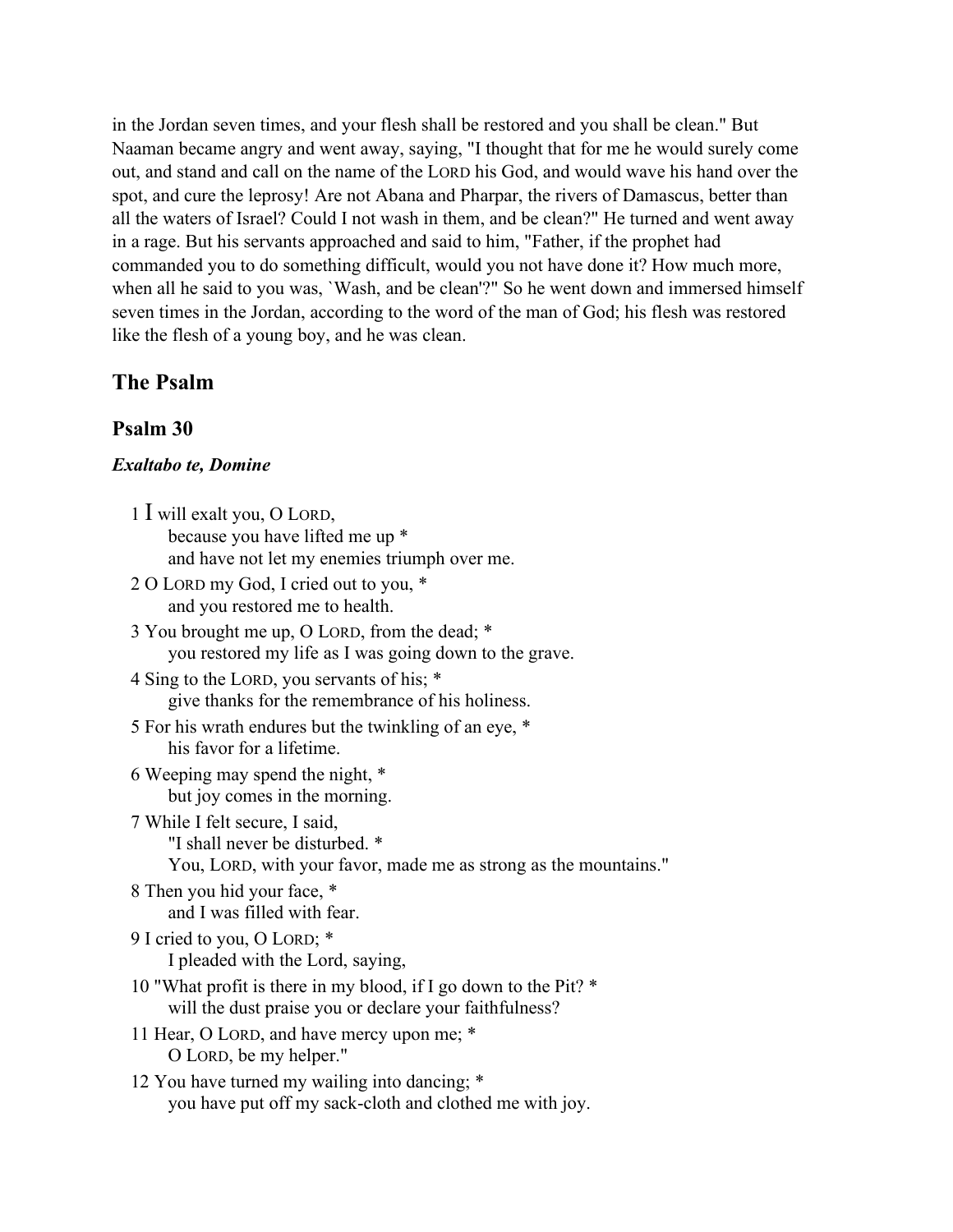13 Therefore my heart sings to you without ceasing; \* O LORD my God, I will give you thanks for ever.

or

#### **Old Testament**

#### **Isaiah 66:10-14**

Thus says the Lord:

"Rejoice with Jerusalem, and be glad for her, all you who love her; rejoice with her in joy, all you who mourn over her- that you may nurse and be satisfied

from her consoling breast;

that you may drink deeply with delight from her glorious bosom.

For thus says the LORD:

I will extend prosperity to her like a river, and the wealth of the nations like an overflowing stream; and you shall nurse and be carried on her arm, and dandled on her knees. As a mother comforts her child, so I will comfort you; you shall be comforted in Jerusalem. You shall see, and your heart shall rejoice; your bodies shall flourish like the grass;

and it shall be known that the hand of the LORD is with his servants, and his indignation is against his enemies."

### **The Psalm**

#### **Psalm 66:1-8**

#### *Jubilate Deo*

1 Be joyful in God, all you lands; \* sing the glory of his Name; sing the glory of his praise.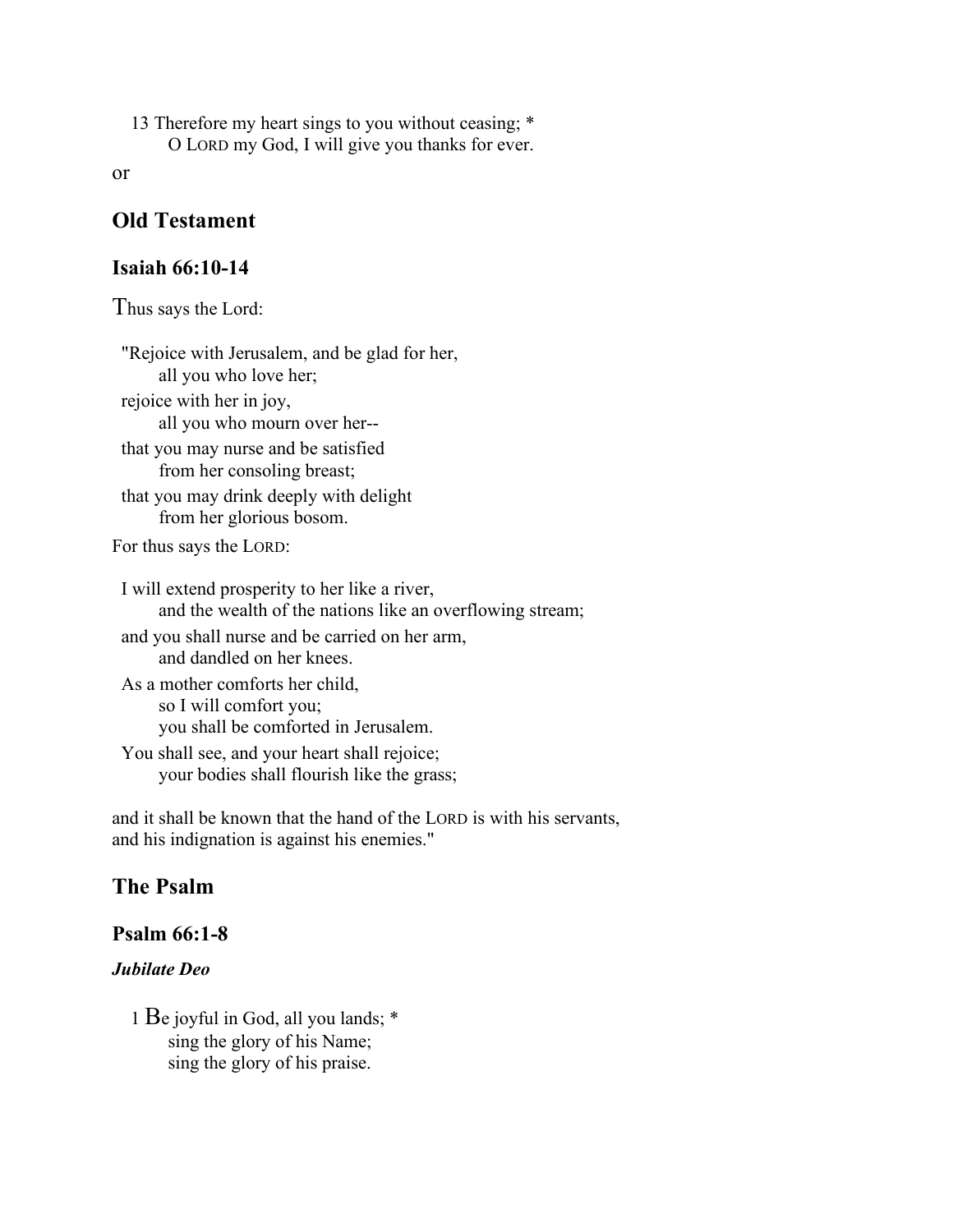| 2 Say to God, "How awesome are your deeds! *<br>because of your great strength your enemies cringe before you.        |
|-----------------------------------------------------------------------------------------------------------------------|
| 3 All the earth bows down before you, *<br>sings to you, sings out your Name."                                        |
| 4 Come now and see the works of God, *<br>how wonderful he is in his doing toward all people.                         |
| 5 He turned the sea into dry land,<br>so that they went through the water on foot, *<br>and there we rejoiced in him. |
| 6 In his might he rules for ever;<br>his eyes keep watch over the nations; *<br>let no rebel rise up against him.     |
| 7 Bless our God, you peoples; *<br>make the voice of his praise to be heard;                                          |
| 8 Who holds our souls in life, *<br>and will not allow our feet to slip.                                              |
| <b>The Epistle</b>                                                                                                    |

# **Galatians 6:(1-6)7-16**

[My friends, if anyone is detected in a transgression, you who have received the Spirit should restore such a one in a spirit of gentleness. Take care that you yourselves are not tempted. Bear one another's burdens, and in this way you will fulfill the law of Christ. For if those who are nothing think they are something, they deceive themselves. All must test their own work; then that work, rather than their neighbor's work, will become a cause for pride. For all must carry their own loads.

Those who are taught the word must share in all good things with their teacher.]

Do not be deceived; God is not mocked, for you reap whatever you sow. If you sow to your own flesh, you will reap corruption from the flesh; but if you sow to the Spirit, you will reap eternal life from the Spirit. So let us not grow weary in doing what is right, for we will reap at harvest-time, if we do not give up. So then, whenever we have an opportunity, let us work for the good of all, and especially for those of the family of faith.

See what large letters I make when I am writing in my own hand! It is those who want to make a good showing in the flesh that try to compel you to be circumcised-- only that they may not be persecuted for the cross of Christ. Even the circumcised do not themselves obey the law, but they want you to be circumcised so that they may boast about your flesh. May I never boast of anything except the cross of our Lord Jesus Christ, by which the world has been crucified to me, and I to the world. For neither circumcision nor uncircumcision is